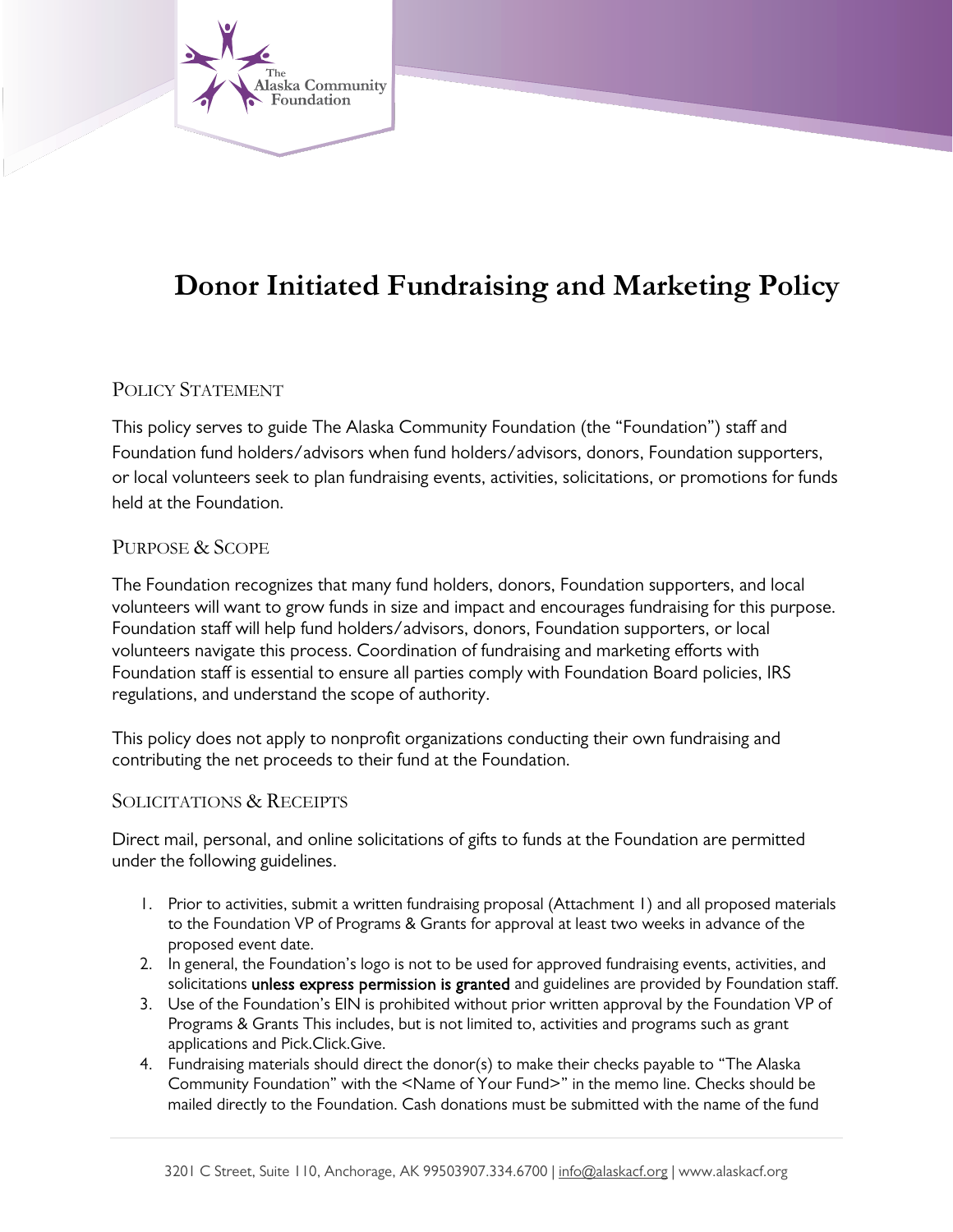indicated and the donor information including name, address, and phone number. Cash donations without this information will be processed as anonymous.

- 5. Directing donors to the Foundation website [www.alaskacf.org](http://www.alaskacf.org/) or specific fund page is an option under these approved circumstances:
	- a. A fund has it's own website and links directly to their fund donation page on the Foundation website.
	- b. A fund is held at ACF by a fundholder who has a website for their business (for profit or not for profit) and provides a link to their specific fund page on the Foundation website.
- 6. Agency and Field of Interest funds cannot typically be used for fundraising expenses. Please check with Foundation staff in advance if you are seeking to submit a grant recommendation from your fund to cover fundraising expenses.

#### FUNDRAISING ACTIVITIES

Activities such as fundraising dinners, auctions, conferences, fairs, and merchandise sales must be conducted under the fiscal guidance of the Foundation. Thus, the same guidelines apply as above, plus these additional policies as well:

- 1. Any portion of the fundraising proceeds that results from the provision of goods or services (excepting auction items but including dinners, booths, conferences, fairs, etc.) to the donor is not tax deductible and must be identified and valued prior to the event (called "quid pro quo" under IRS rules). If it is a ticketed event, the non-deductible value of the ticket price must be disclosed on the face of the ticket. The Foundation will not provide receipts for auction items purchased at events or any in-kind donations.
- 2. The Foundation will provide a receipt to donors who give to Foundation funds. Fund holders are encouraged to thank their donors personally but not provide tax-deductible receipts. The Foundation will only provide receipts to the individual or organization whose name and address information appears on the form of payment used for the donation. Per IRS regulations, the Foundation is not obligated to receipt gifts of less than \$250.
- 3. Event Insurance must be provided by the party doing the fundraiser unless the Foundation agrees in advance, in writing, that no insurance is required. Insurance coverage must be reviewed with the Foundation VP of Programs & Grants two weeks prior to fundraising activities.
- 4. The event must comply with the State of Alaska Charitable Solicitations Act.
- 5. It may be necessary for the Foundation to charge an additional administrative fee if a fundraiser requires significant staff time or resources. If fund advisors have any questions, feel free to call the Foundation office to discuss this in advance.

#### PROMOTIONAL ACTIVITIES

Activities such as publicly stating "a portion of annual profits will be donated to the Foundation or a fund at the Foundation" require a written agreement with the Foundation which include guidelines for using the Foundation name and linking to the website.

Cobranding or cause marketing with the Foundation is typically not allowed. These partnerships are when a commercial brand (or donor or Foundation supporter) requests to partner with the Foundation and raise money by promoting a product or service. These types of promotions are often a product or service where a "percent donation when purchased" is donated back to the Foundation.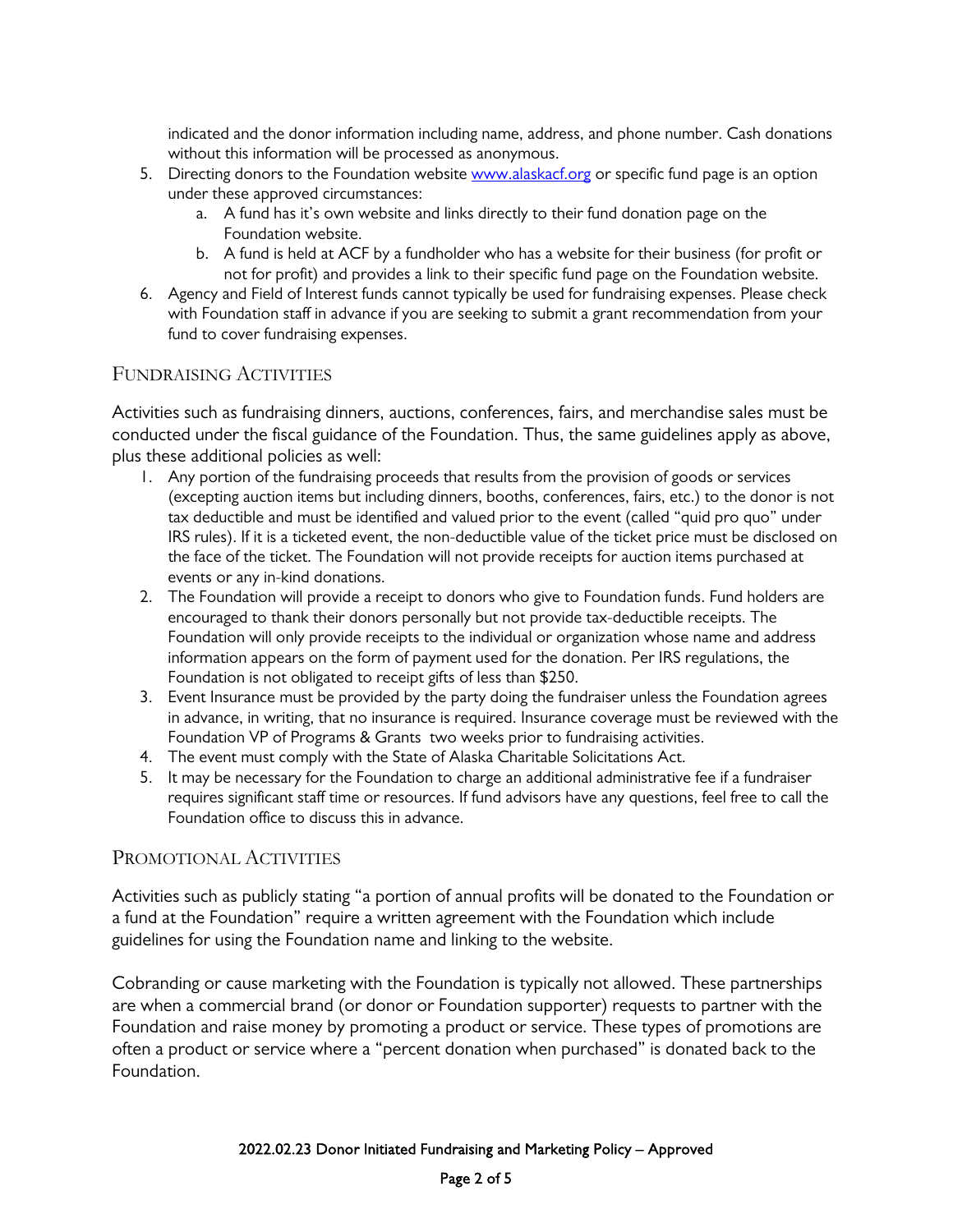### **GRANTS**

A grant is a gift or contribution bestowed by a government entity, corporation, or other organization for a specified purpose that is conditional upon certain qualifications as to use, specified standards, or a proportional contribution by the grantee or other grantor(s). Grants usually require compliance reporting by the grantee to the grantor. Some additional guidelines to grants are as follows:

- 1. The Foundation is the legal entity for the funds and is therefore the grantee.
- 2. Organizations and individuals are prohibited from using the Foundation's EIN without prior written approval from the Foundation VP of Programs and Grants.
- 3. Proposal development should be discussed with the VP of Programs and Grants well in advance before the proposal is due.
- 4. Requests to submit a grant application on the Foundation's behalf for a particular fund must be approved by the Foundation's President/CEO at least two weeks prior to the application deadline.
- 5. The Foundation's President/CEO must sign all original grant applications and agreements.
- 6. Fund advisors must update the Foundation in writing at least two weeks in advance on all progress and final report submissions.
- 7. Additional administrative fees may be charged to the fund if significant staff time is needed for processing or reporting.
- 8. Grant reports are the responsibility of the fund advisor(s) but will often need to be submitted by Foundation staff.
- 9. The Foundation may refuse grants that do not comply with these guidelines or if the Foundation determines it is in conflict with other requests.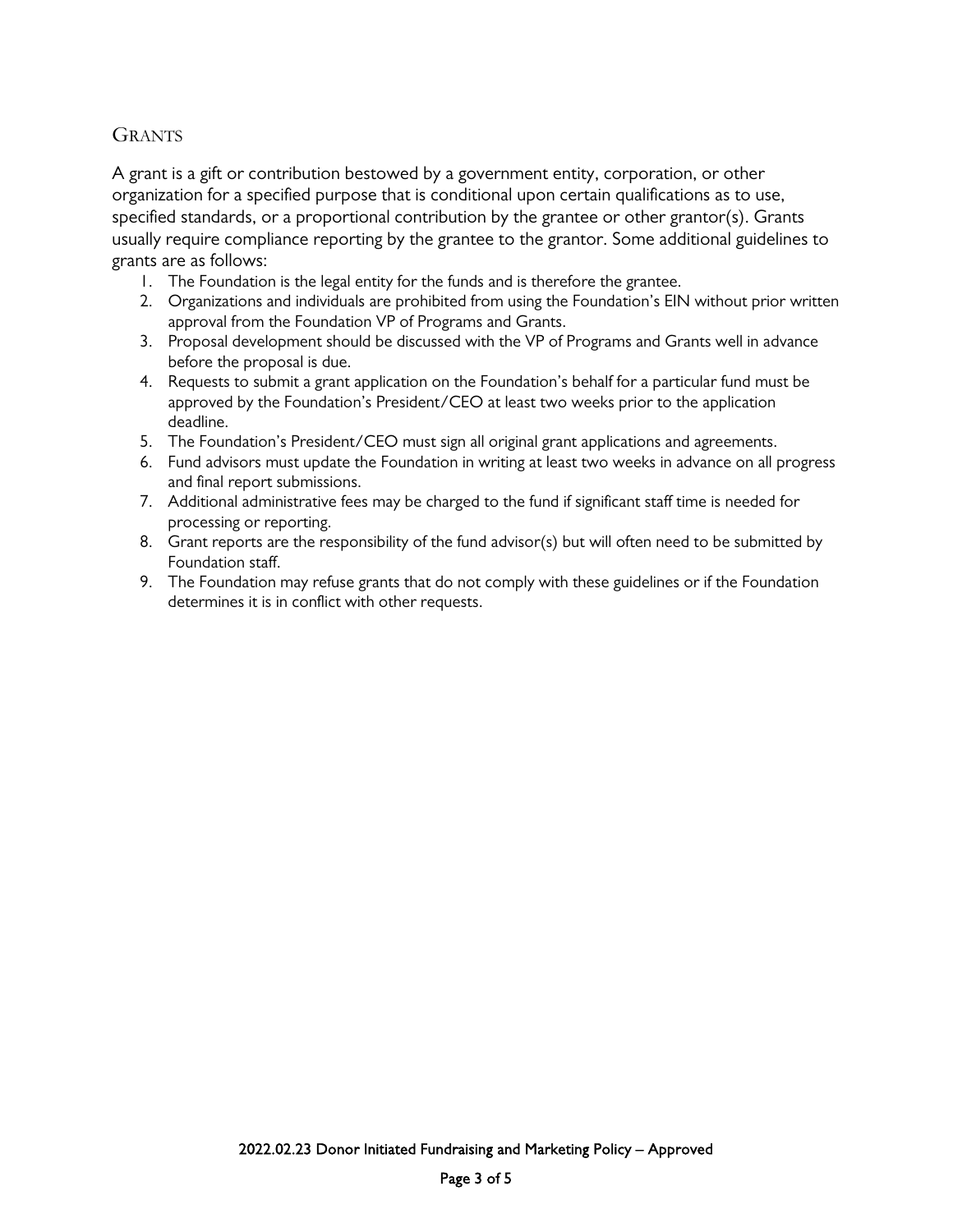## POLICY ADOPTION, REVIEW, AND REVISION HISTORY

### Policy: Donor Initiated Fundraising Policy

| Date       | Action taken          | Comments                                                                  |
|------------|-----------------------|---------------------------------------------------------------------------|
| 2012.08.09 | Approved by the Board |                                                                           |
| 2015.02.05 | Approved by the Board |                                                                           |
| 2017.08.15 | Approved by the Board |                                                                           |
| 2019.11.13 | Approved by Board     |                                                                           |
| 2022.02.23 | Approved by Board     | Operations Updates and<br>Cobranding/Promotion Addressed,<br>legal review |
|            |                       |                                                                           |
|            |                       |                                                                           |

Next Bi-Annual Review Date: February 2024